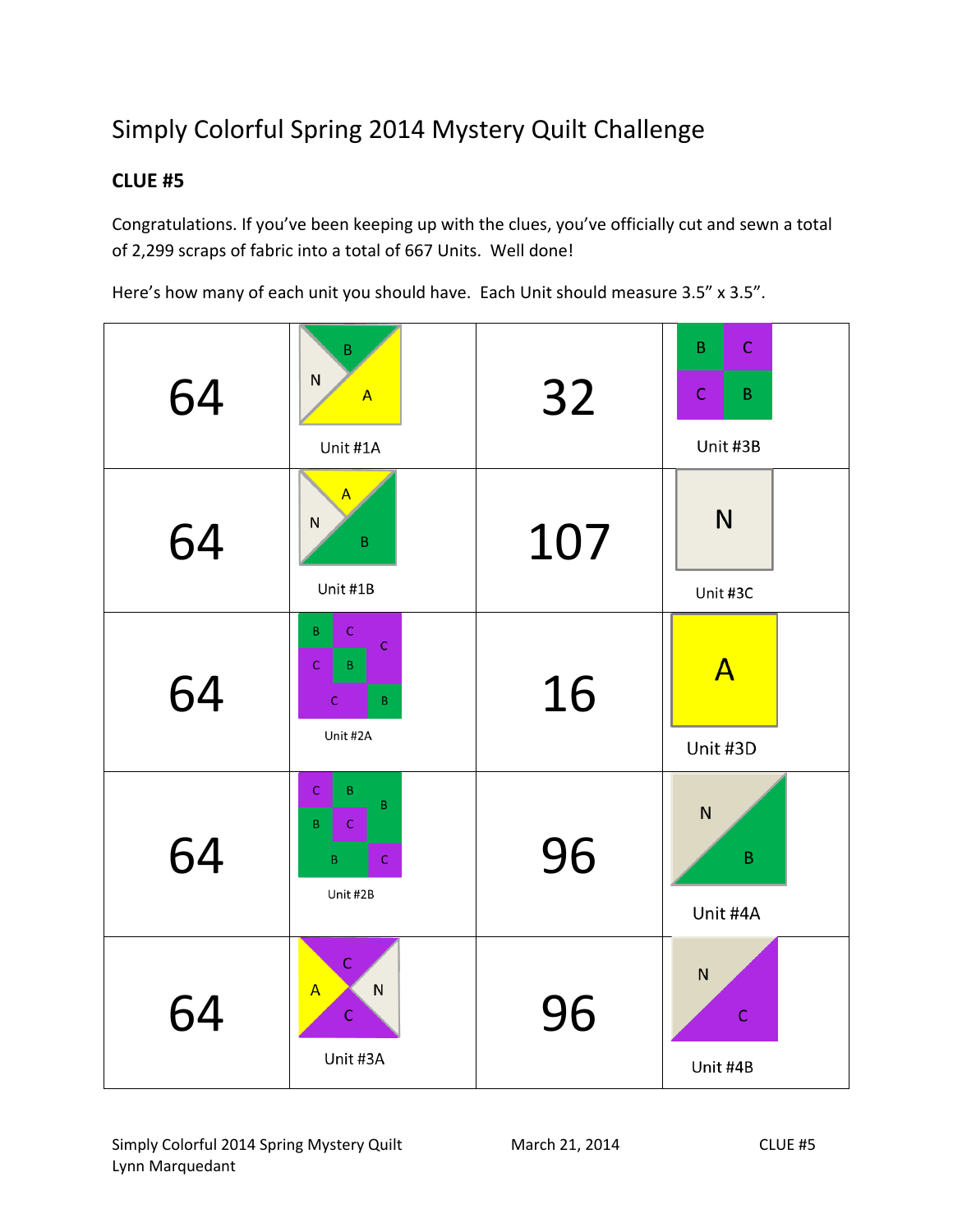Now it's time to put it all together!

#### **ASSEMBLY**

Make a total of sixty three 9" x 9" BLOCKS. Specifically, make 16 STAR BLOCKS, 15 NEUTRAL-OVAL BLOCKS, and 32 SMALL-PIECE BLOCKS.

**STAR BLOCK– make 16** *– finished size will be 9" x 9"*



For each block, you'll need

- $\bullet$  1-Unit #3D
- 4-Unit #3As
- 2-Unit #4As
- 2-Unit #4Bs

#### **NEUTRAL OVAL BLOCK – make 15** *– finished size will be 9" x 9"*



For each block, you'll need

- 2-Unit #4As
- 2-Unit #4Bs
- 5-Unit #3Cs (Neutral 3.5" squares)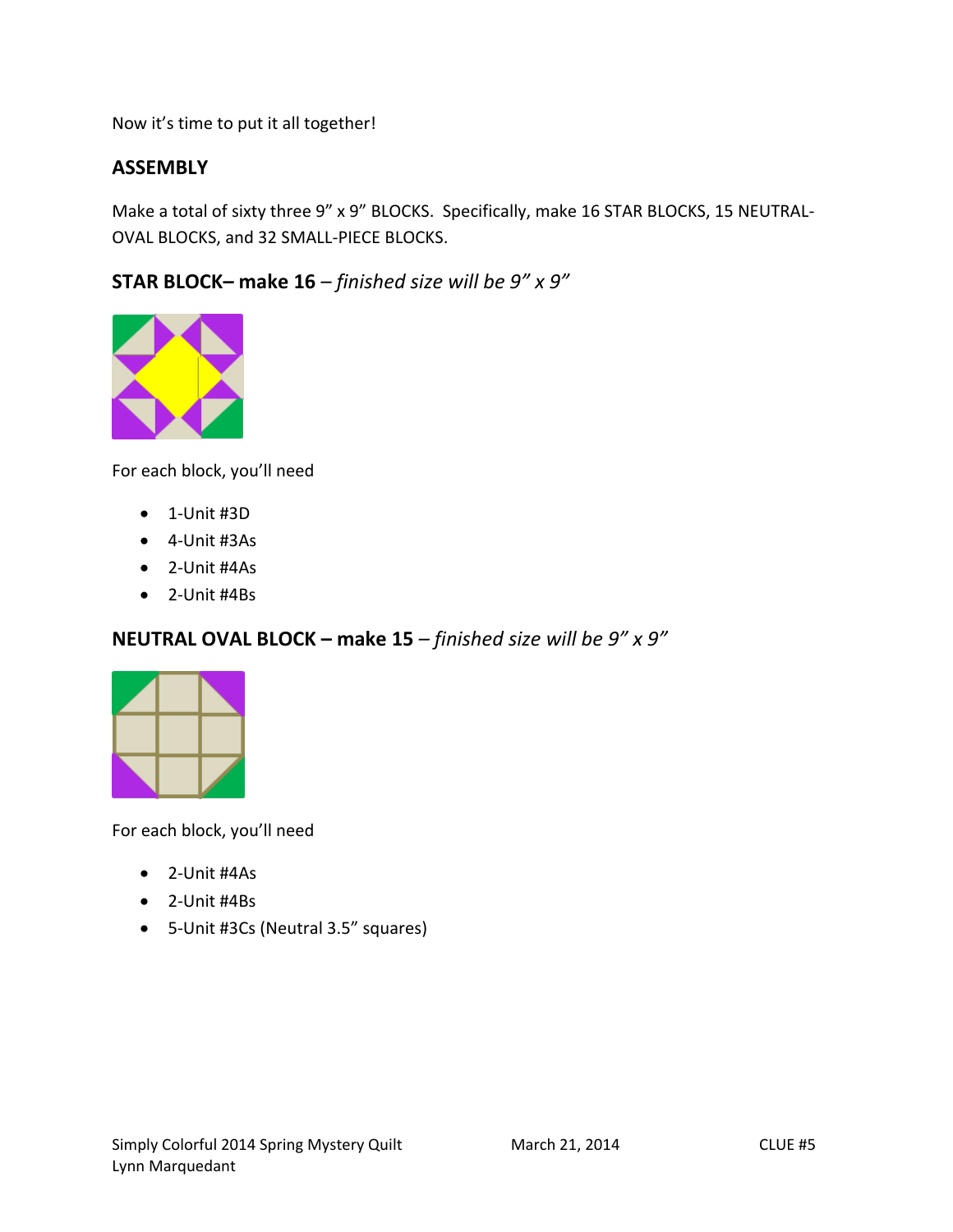## **SMALL PIECES BLOCK– make 32** *– finished size will be 9"x9"*



For each block, you'll need

- $\bullet$  1-Unit #3B
- 2-Unit #1As
- 2-Unit #1Bs
- 2-Unit #2As
- 2-Unit #2Bs

#### **BORDER**



Once all sixty three 9"x9" blocks are completed, you should have the following units left over:

These remaining units will be sewn to the outside blocks before you web the top together. The result will be a 3" border all around the quilt. [It's true, the finished quilt top will measure 69" x 87", not the originally advertised 72"x90". You may add a 1.5" border around all 4 sides to bring it to 72"x90". I choose to leave mine as is without adding the 1.5" border.]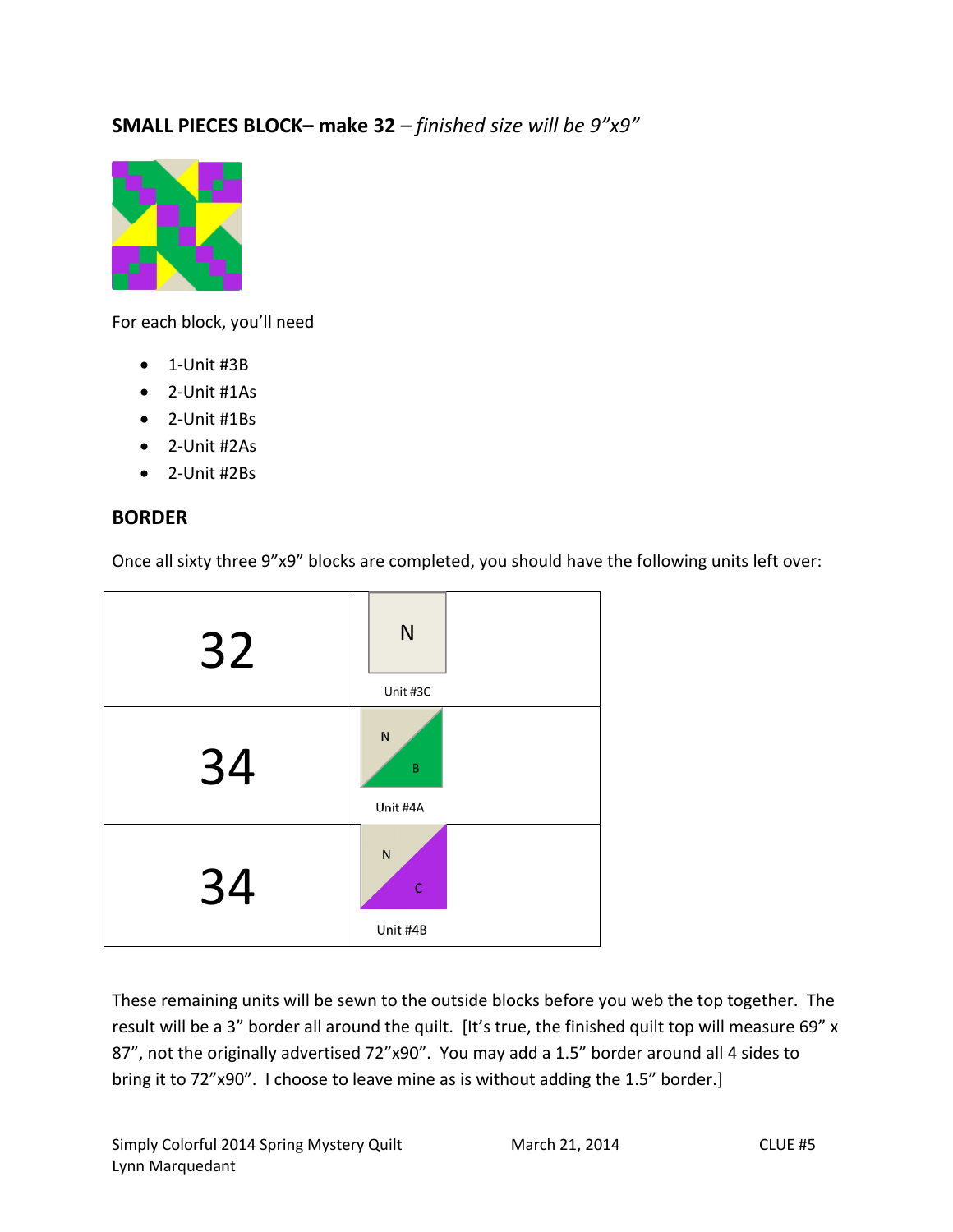## **LAYOUT THE BLOCKS**

Arrange the blocks according to the diagram below. It will be 7 blocks wide by 9 blocks tall.

Note: Color B will form diagonal stripes from top left to bottom right.

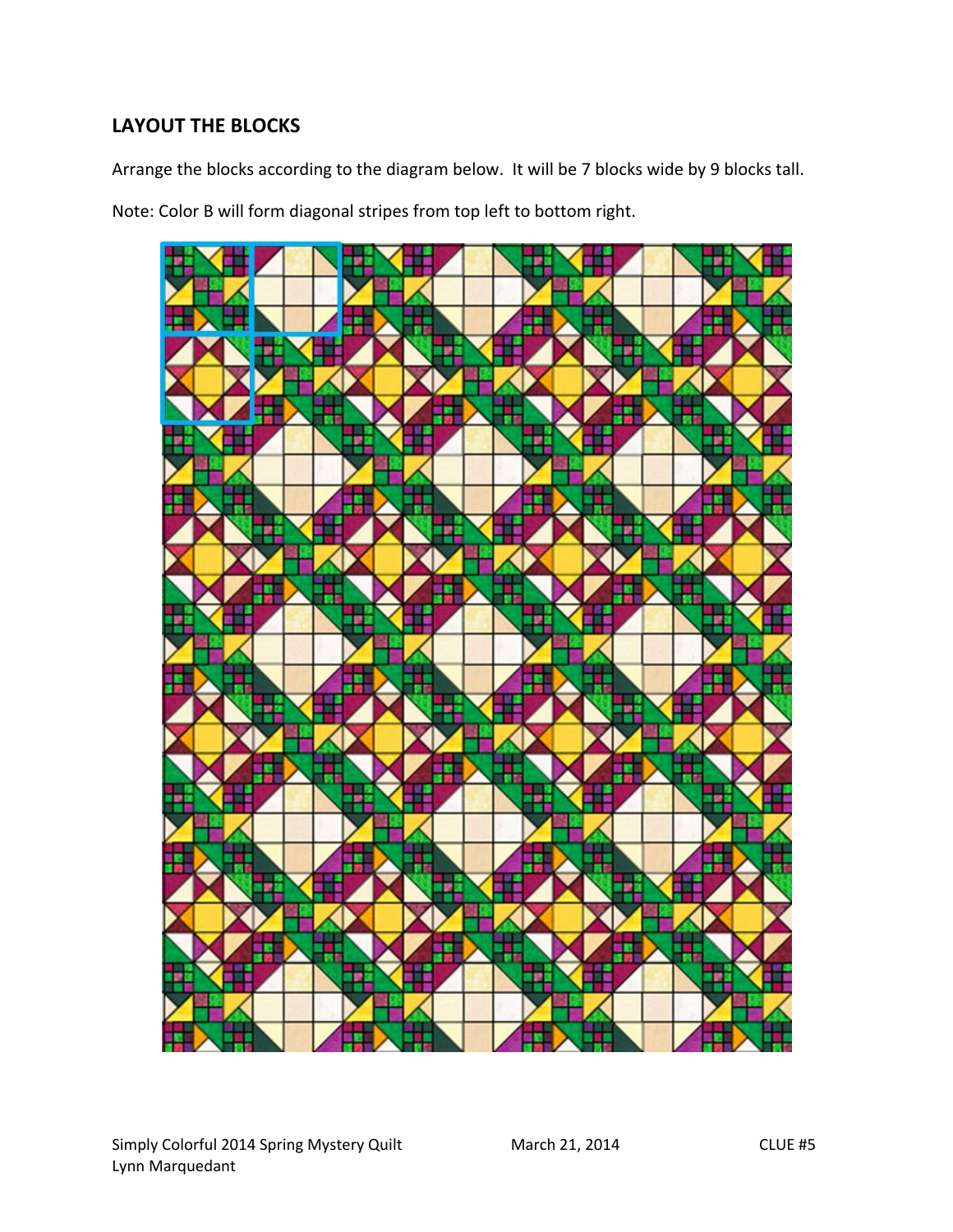## **SEW BORDERS ONTO OUTSIDE BLOCKS**

BEFORE sewing all sixty three blocks together, sew on the respective border units. See outlined blocks on this diagram. There will be 28 blocks around the perimeter that will have extra border units sewn on. Follow the pattern, matching B and C colors to complete the diagonal stripe effect.

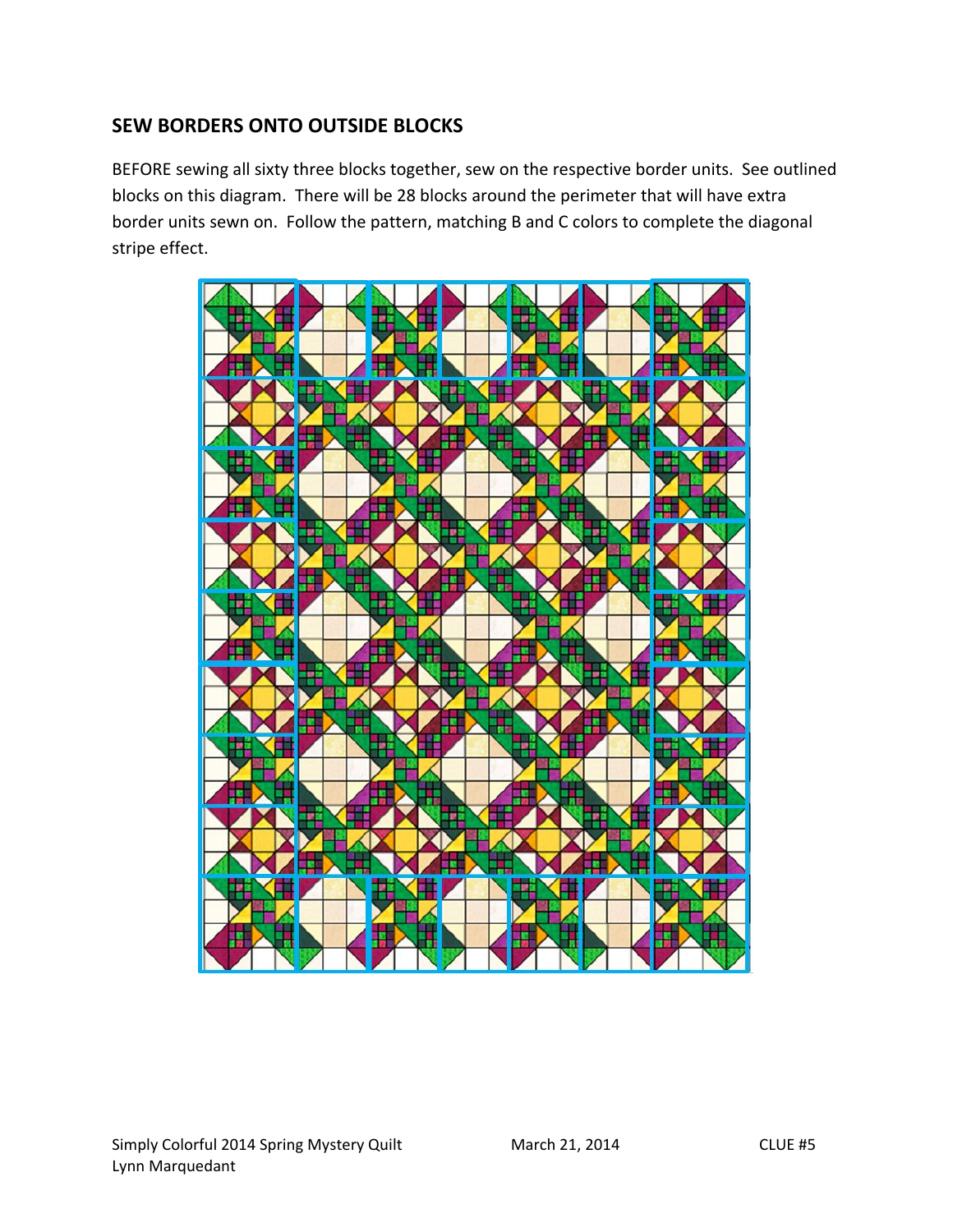#### **WEB ALL BLOCKS TOGETHER**

Now it's time to sew the blocks together! Iron it flat. Take time to admire. Applaud your work!



#### **BACKING & SANDWICH**

Sew backing fabric together so it measures at least 72"x90". (I like a backing that's at least 75" x 95" just so I know I'll have plenty or extra around the edges.) Create a sandwich of the backing, batting, and completed quilt top.

Baste or pin a grid of 5" or less. Tie or quilt in any method you choose.